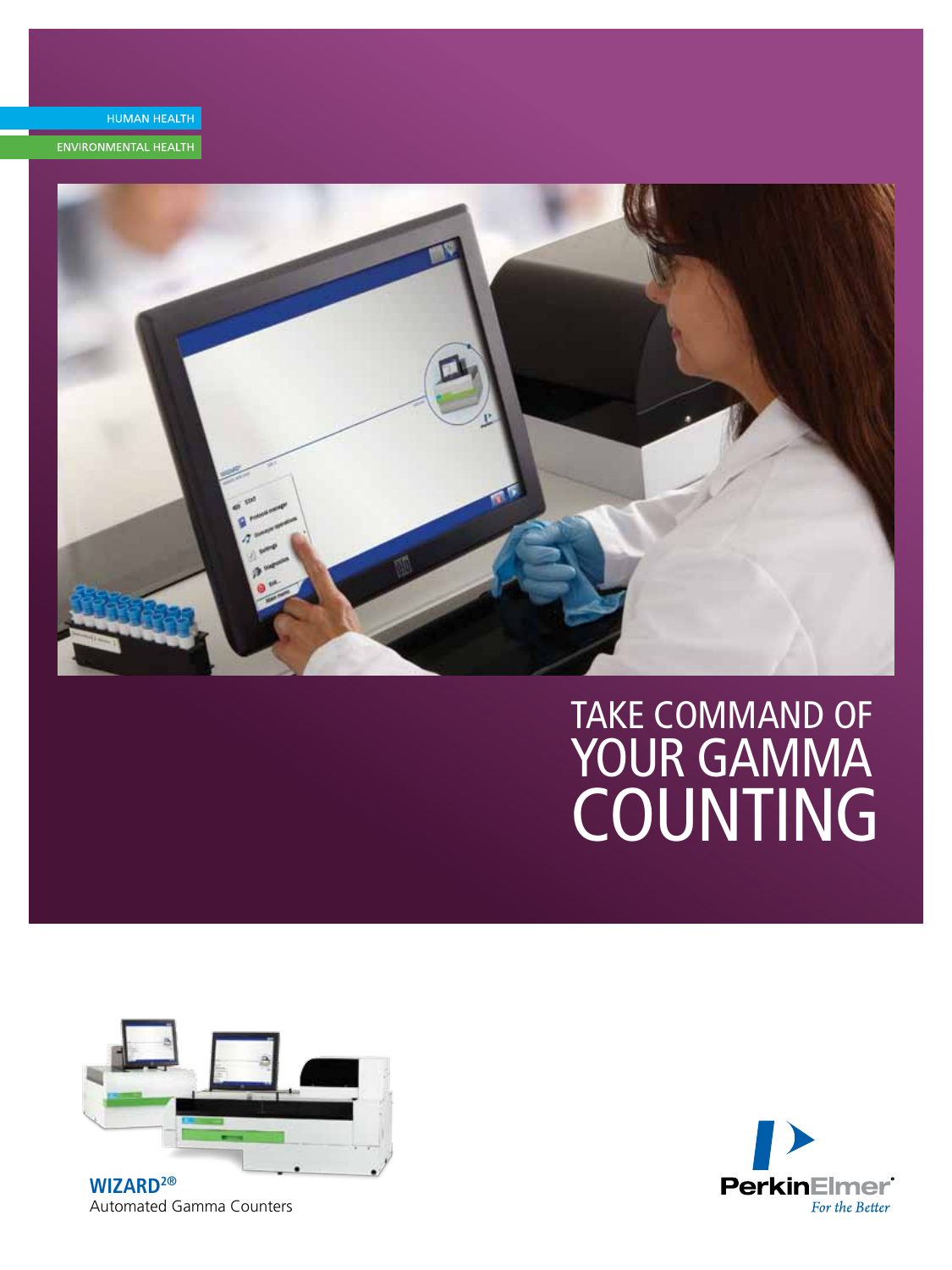

## THE ONE T Count On For Years TO COME

Whether you're conducting research, testing or monitoring, you know that gamma counting delivers unprecedented sensitivity for results you can trust. Now, with the WIZARD<sup>2</sup> family of automatic gamma counters, you can have outstanding sensitivity together with the highest-level security, connectivity and ease of use, giving you greater command over your gamma counting process. Whatever your application need, there's a WIZARD<sup>2</sup> that delivers superior gamma counting performance.

#### **A gamma counter for today's needs – and tomorrow's challenges**

Today's laboratories are pressured to do more with less – fewer resources, less time and tighter turnaround expectations. WIZARD<sup>2</sup> gamma counters offer enhanced features to make sure you're up to the challenge now and in the future.

- **Simplicity.** Easy viewing and editing of instrument performance parameters such as protocol definition, conveyor movement, general settings and instrument diagnostic settings
- **WIZARD<sup>2</sup> Result Viewer.** Customized easy and fast data viewing and exporting of sample data, Instrument Performance Assessment™ (IPA), normalization and spectral data
- **Fully automated data analysis.** StatLIA® Quantum Premium for RIA/IRMA and custom data analysis and reporting lets you easily create and transfer custom reports
- **STAT.** Allows high priority, interrupt sample measurement
- **Networkability.** WIZARD<sup>2</sup> instruments now include Ethernet connections to easily share and analyze your data
- **21 CFR Part 11 compatibility.** With the Enhanced Security option, you can automate your access control, file security and audit trail for electronic record compliance
- **More choices than ever.** From routine counting to more sophisticated research to customer validated clinical solutions in a regulated environment, there's a WIZARD<sup>2</sup> that's right for your lab

 $WIZARD<sup>2</sup>$  – the ultimate gamma counter that gives today's laboratories a commanding long-term solution.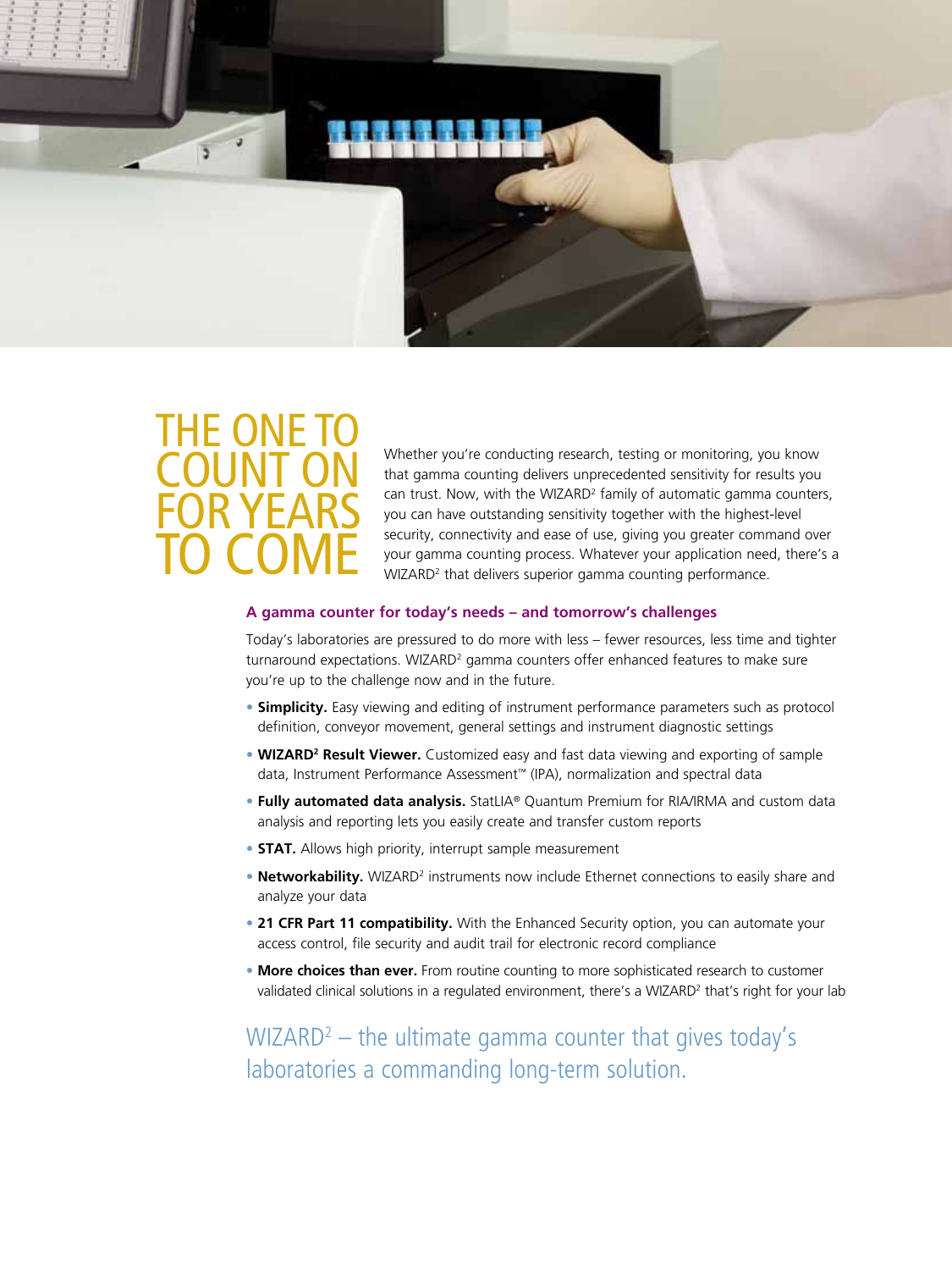### **SUPERIOR** Performance **BS EVERYWHER** FPFND

Laboratory professionals have relied on WIZARD® and WIZARD<sup>2</sup> for years. That's because WIZARD<sup>2</sup> instruments have consistently provided superior gamma counting performance. Only WIZARD<sup>2</sup> counters provide the following high-performance features.

#### **Well-type detectors for superior counting efficiency**

Well-type NaI (Tl) detectors collect signals from all around the sample rather than from the sides only. This minimizes the variance effect caused by sample position and volume and provides the best counting efficiency possible.



Well-type detector

#### **Effective lead shielding for consistent background and minimal cross talk**

In a universal gamma counter, the lead shielding around the detector is another important factor in determining the performance of the instrument. WIZARD<sup>2</sup> counters have no open elevator passages through which interfering radiation can pass to the detector. Additionally, they feature the most lead shielding available on gamma counters today. As a result, you can rely on WIZARD<sup>2</sup> counters to surpass all other gamma counters in background and cross talk reduction.

#### **WIZARD2 lead shielding: thicker for greater accuracy**

| <b>Instruments</b>       | Detector Lead<br>Thickness (mm/in) | Lead Shielding<br>Thickness (mm/in) |
|--------------------------|------------------------------------|-------------------------------------|
| 2470 WIZARD <sup>2</sup> | 30/1.2                             | 12/0.5                              |
| 2480 WIZARD <sup>2</sup> | 75/3.0                             | 50/2.0                              |
|                          |                                    |                                     |

#### **Robotic sample changer further minimizes cross talk**

Only WIZARD<sup>2</sup> counters feature a unique sample changer system that enables the lifting of samples to the well-type detectors from a conveyor. The conveyor, with the remaining samples, always remains hidden behind the lead shielding.



Robotic sample changer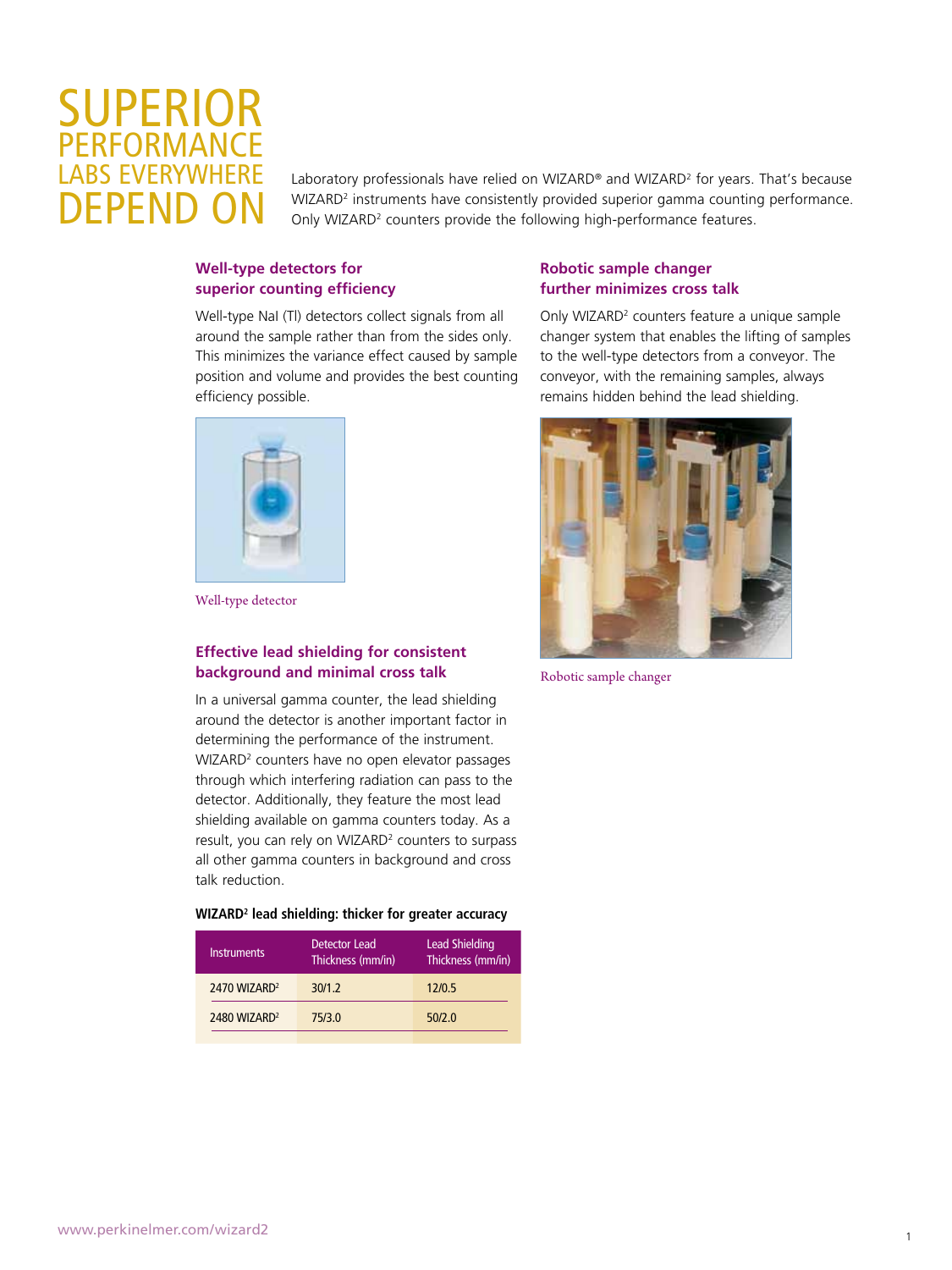### **SOPHISTICATED TECHNOLOGIES FOR FASTER, EASIE** Analysis

Improve your entire process with WIZARD<sup>2</sup>, from gamma counting studies to studies for use in customer validated clinical solutions. With the addition of StatLIA® Quantum software, you can now achieve accuracy, performance and quality control – while significantly reducing the time required for validation in clinical settings.

#### **StatLIA® Quantum provides powerful analysis**

Improve the accuracy, reliability and performance of your WIZARD<sup>2</sup> assays by using StatLIA® Quantum advanced, proven computations to analyze your data. These advanced computations enable StatLIA® to generate informative graphs and metrics unique to StatLIA® that make it easy to monitor your assays at a glance with much greater insight.

#### **TrueFit™ data reduction improves accuracy**

Use your historical data to automatically compute a custom weighting for each test method protocol with the StatLIA® TrueFit™ data reduction system. Then StatLIA® incorporates this custom weighting into an industry-leading 5-parameter logistic curve-fitting model or other curve-fitting options to provide the most accurate results available for nonlinear data.

- TrueFit™ 5-parameter logistic or 4-parameter logistic, linear regression
- Custom weighting
- Concentration error computed for each result
- Parallelism and relative potency analysis

#### **The StatLIA® SmartQC™ improves reliability**

Get detailed insight into the performance of your assays and the reliability of your results with SmartQC™ statistical assay analysis.

- Monitor your assays at a glance with informative graphs
- Assay and result performance analysis and acceptance criteria
- Assay troubleshooting made easy
- Powerful metrics and graphs: limits of quantitation, % error profile, residual error, statistical analysis of standards, controls, unknowns



5-PL standard curve graph



% error profile of concentrations with unknowns plotted



Squared residual error plots of standard points



95% confidence region of historical standard curves with standard points from current assay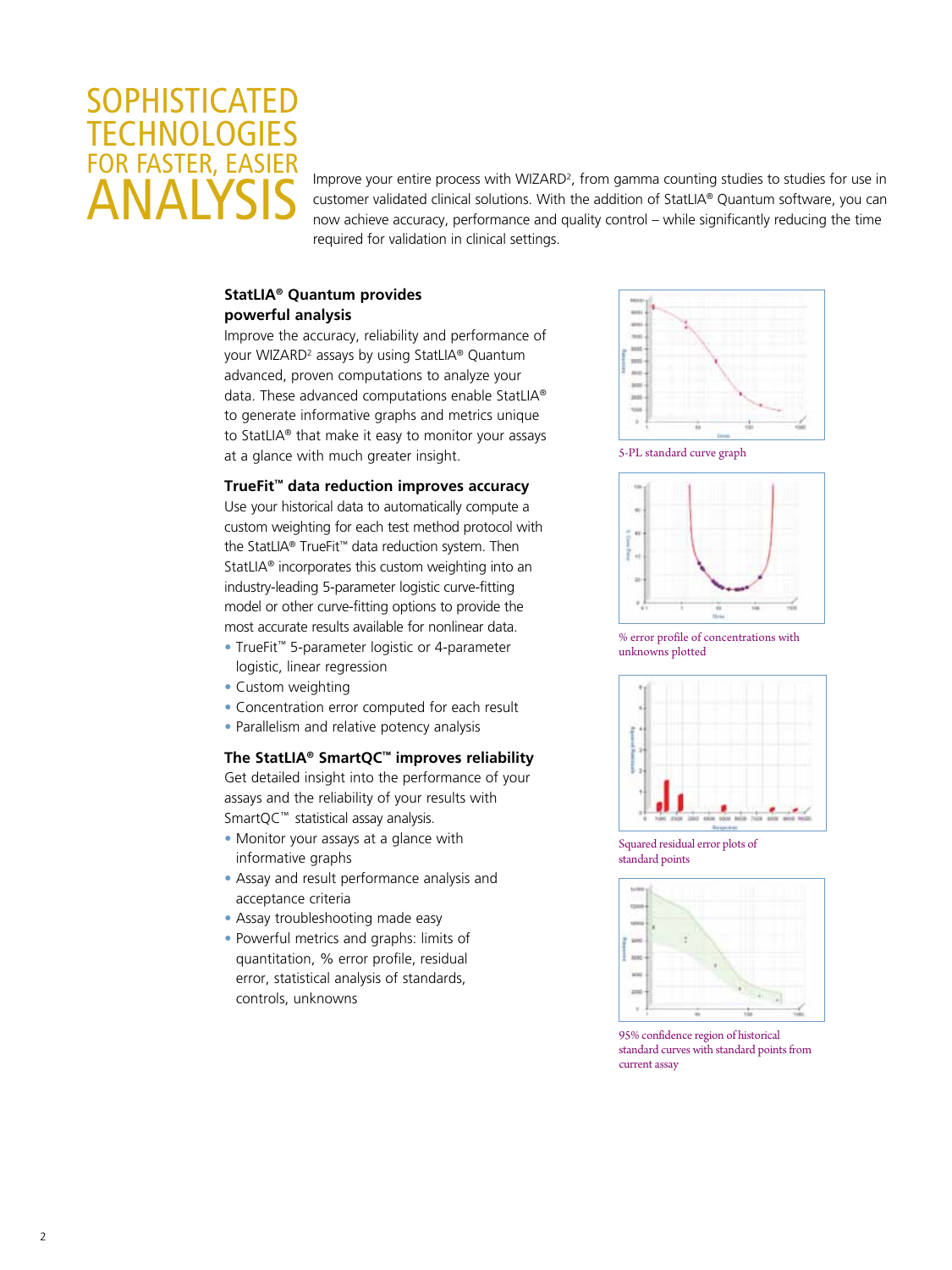#### **Flexibility matches your workflow**

- Select from list of assay report templates
- Customize reports to specific needs
- Maintain access to all previous assays for pooled analysis or recomputations
- Integrate easily to LIM systems



The Autoprint utility provides convenient customized raw-data printed reports.

#### **WIZARD2 Result Viewer**

Accurate and accessible, the WIZARD<sup>2</sup> Result Viewer makes viewing and exporting data so easy that training is a snap.



The WIZARD<sup>2</sup> Results Viewer allows post-run reporting of acquired raw data and spectral data.

With StatLIA® Quantum, you're ready for virtually any gamma counting need.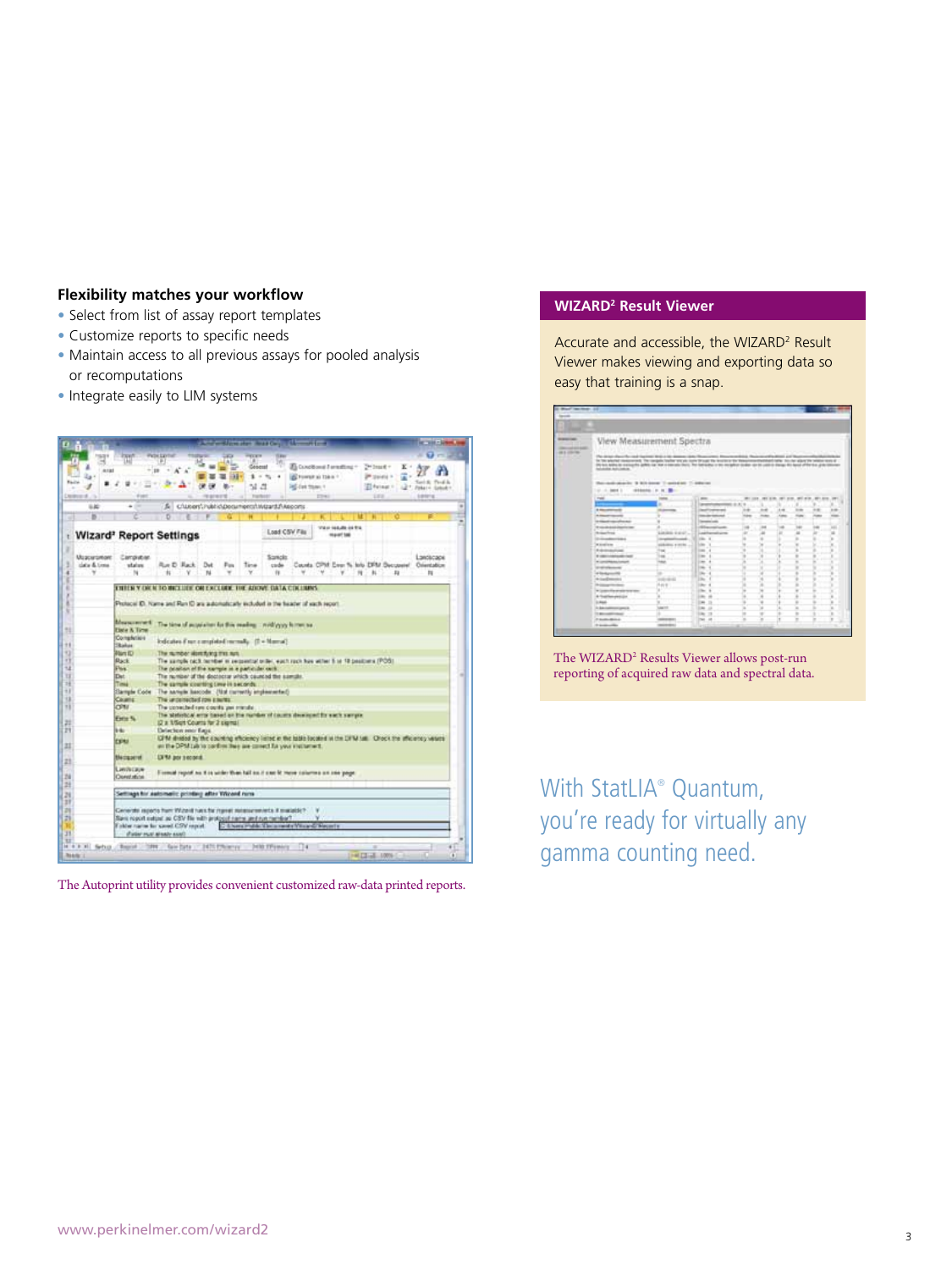# WHICH WIZARD<sup>2</sup> Is Right for You?

WIZARD<sup>2</sup> gamma counters offer you choice in sample capacity, shielding thickness and configurations, including optional security features. With so many options, there's a WIZARD<sup>2</sup> that's right for you and your applications. No matter which model you choose, you can count on superior gamma counting performance year after year.

#### **For research applications**

#### **2470 WIZARD2 with optional StatLIA® Quantum data analysis**

- **Ideal for RIA and IRMA studies.** All RIA tubebased studies can be performed with WIZARD<sup>2</sup> instruments. Optional StatLIA® Quantum software can be added for additional data analysis
- **Perfect for chromium release studies.** No cross talk from samples on the conveyor means that the WIZARD<sup>2</sup> is optimal for working with higher energy isotopes such as <sup>51</sup>Cr
- **Isotope library.** Contains information for 45 radionuclides
- **IPA.** WIZARD<sup>2</sup> monitors 9 detector parameters and automatically provides their documentation
- **LAN connectivity and USB.** Makes networking and data transfer easy
- **Choice of models.** Available with 1, 2, 5 or 10 detectors with 550-sample capacity; 5 and 10 detectors with 1,000-sample capacity
- **Compact footprint.** The 550-sample WIZARD<sup>2</sup> is the smallest automatic 10-detector gamma counter available. Its 65 x 77 cm (25.6 x 30.3 in) footprint makes the most of your lab space
- **Enhanced Security compatibility.** With the Enhanced Security option, you can automate your access control, file security and audit trail for electronic record compliance
- **Results Viewer utility.** This option allows you to access and export data from the WIZARD<sup>2</sup> database

#### **For Research, Analytical or Customer Clinical Applications**

#### **2480 WIZARD2 with optional StatLIA® Quantum**

- **Superior performance for PET studies.**  Designed for minimal cross talk, the 2480 WIZARD<sup>2</sup> delivers the best possible counting performance for PET studies
- **Ideal for high-energy or low-activity samples.**  With its high-efficiency detector, ability to count sample volumes up to 20 mL and effective lead shielding, the 2480 WIZARD<sup>2</sup> is particularly suitable for high-energy gamma emitters, low-activity samples, environmental samples or Schilling tests
- • **High-efficiency, 3-inch well-type detector.** Delivers improved counting efficiency, extended energy range and better energy resolution
- **Isotope library.** Contains information for 51 radionuclides
- **One model for all special application needs.**  Accommodates both 1,000- and 270-sample capacity of 13 mm  $(0.5 \text{ in})$  and 28 mm  $(1.1 \text{ in})$ vial diameters, respectively
- **IPA.** WIZARD<sup>2</sup> monitors 9 detector parameters and automatically provides their documentation
- **Enhanced Security compatibility.** With the Enhanced Security option, you can automate your access control, file security and audit trail for electronic record compliance
- **LAN connectivity and USB.** Makes networking and data transfer easy
- **Results Viewer utility.** Access and export data from the WIZARD<sup>2</sup> database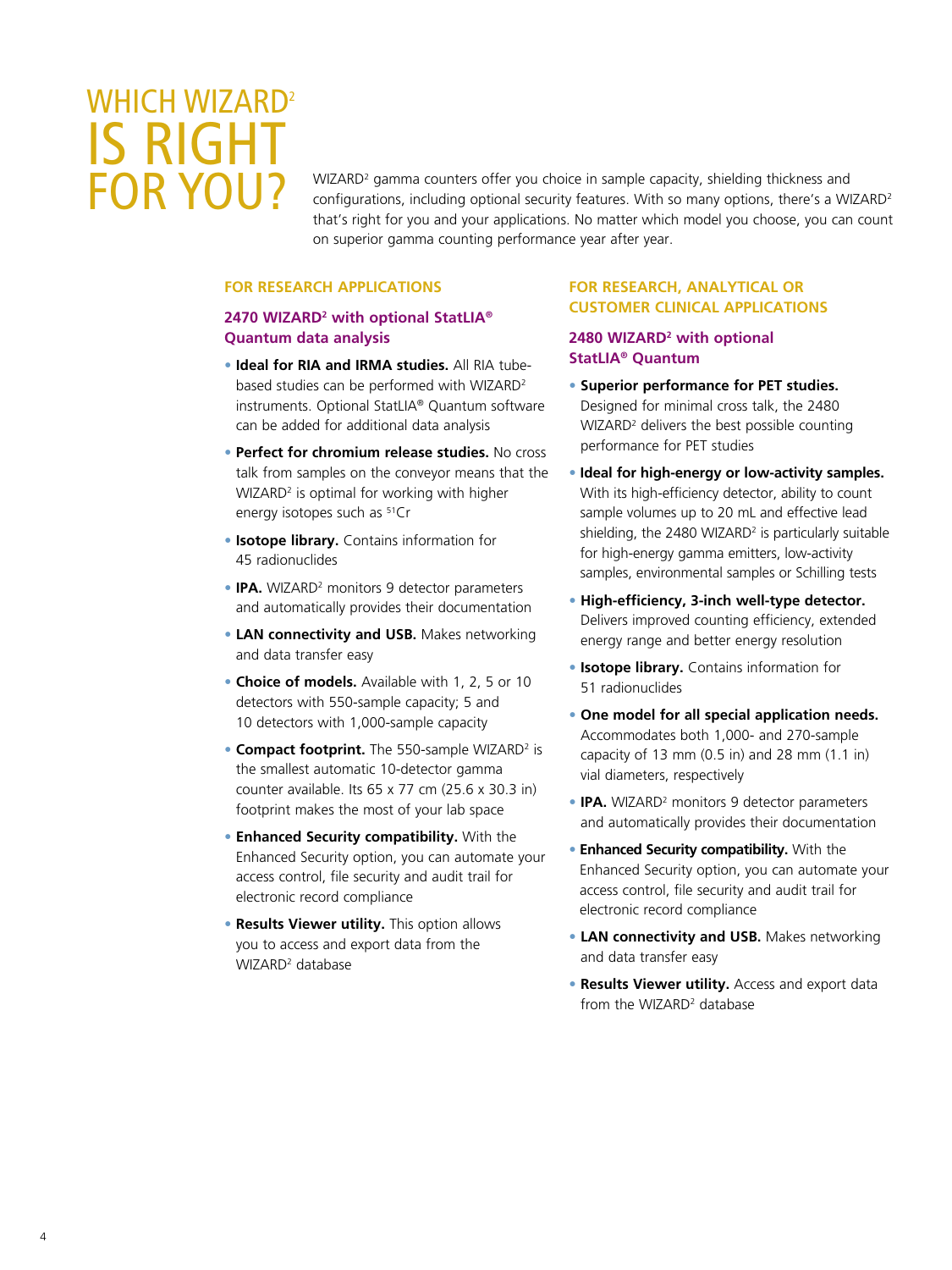#### **SUPERIOR PERFORMANCE, YET EASY TO USE**

No matter which model you choose, WIZARD<sup>2</sup> is designed for ease of use. Once protocols are entered, simply load your samples and press START. It's that simple to take command of your gamma counting.



#### **PerkinElmer IPA: designed to detect any errors before you do**



Exclusive to WIZARD<sup>2</sup>, IPA automatically supports laboratory QC systems by performing routine tasks for continued reliability.

- Auto-diagnosing inspects the isotope spectrum each time a sample is measured and immediately warns of any condition that generates an unexpected result
- Performance assessment automatically monitors parameters such as relative and absolute efficiency on each detector and provides documentation
- IPA offers at-a-glance performance history views on the WIZARD<sup>2</sup> simple touch screen, which further improves your lab's productivity

| WIZARD <sup>2</sup> : Choose the model and options right for your labs |                          |          |                          |  |
|------------------------------------------------------------------------|--------------------------|----------|--------------------------|--|
|                                                                        | 2470 WIZARD <sup>2</sup> |          | 2480 WIZARD <sup>2</sup> |  |
| Sample capacity available                                              | 550                      | 1.000    | 270/1,000*               |  |
| # of detectors available                                               | 1, 2, 5 or 10            | 5 or 10  | single 3-inch detector   |  |
| WIZARD <sup>2</sup> Data Viewer                                        | optional                 | optional | standard                 |  |
| StatLIA <sup>®</sup> Quantum                                           | optional                 | optional | optional                 |  |

\* Model can run 270 20 mL vials or 1,000 12 x 75 mm tubes.

#### **Count on WIZARD2**

From setup to training, low to high capacity, simple counting studies to sophisticated analysis, look to WIZARD<sup>2</sup> as the long-term solution that delivers superior counting performance and excellent security. It's the one your lab can count on for years to come.